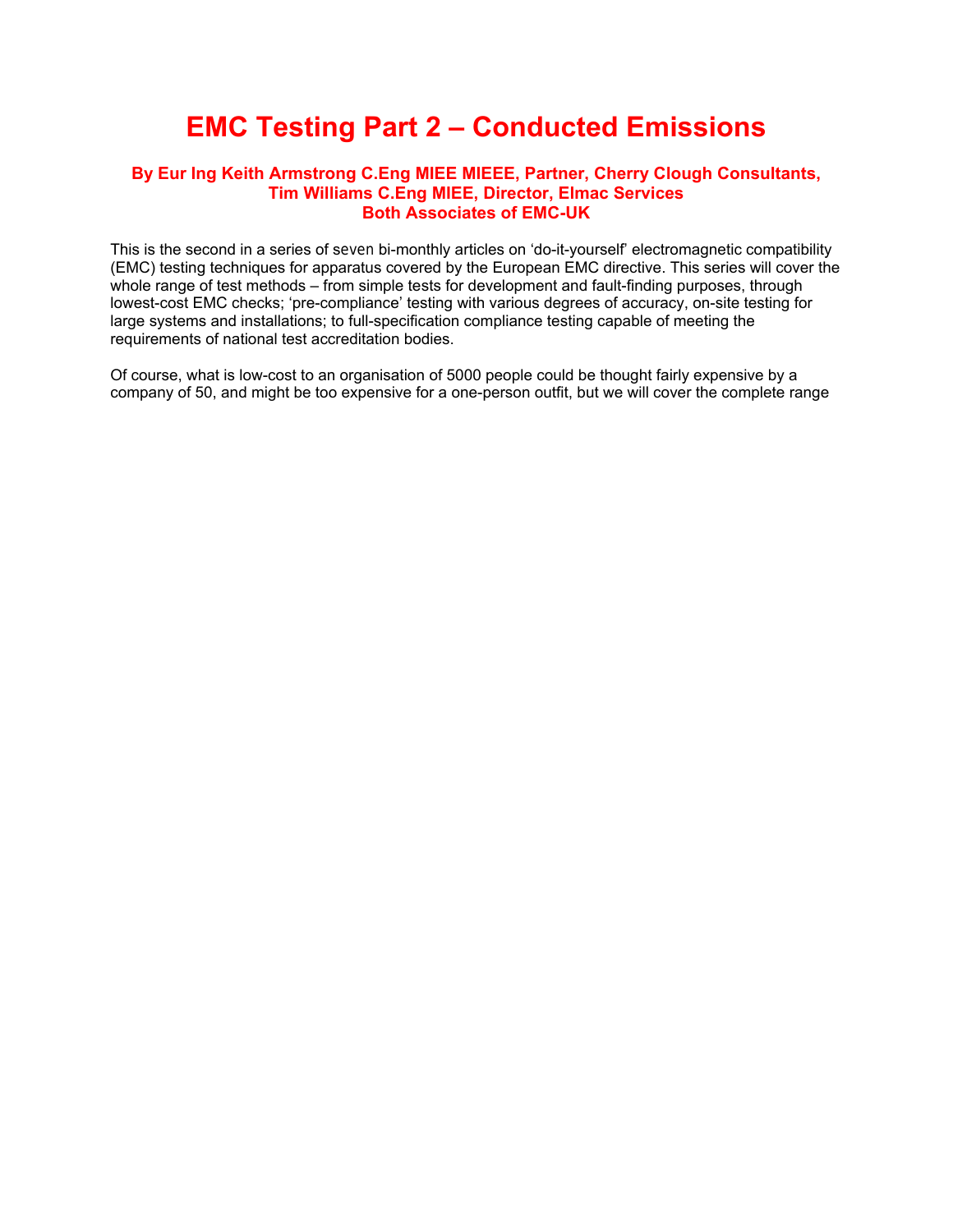# **2 Conducted emissions**

Part 0 of this series [1] described the various types of EMC test that might be carried out, including:

- Development testing and diagnostics (to save time and money)
- Pre-compliance testing (to save time and money)
- Full compliance testing
- QA testing (to ensure continuing compliance in volume manufacture)
- Testing of changes and variants (to ensure continuing compliance)

And Part 0 also described how to go about getting the best value when using a third-party test laboratory.

This part of the series focuses on testing conducted emissions to the typical domestic / commercial / industrial EN standard mainly over the frequency range 150kHz to 30MHz. There are many other kinds of conducted tests [2] and for other test standards some people will need to measure above 30MHz, and some people might need to measure below 150kHz. Military conducted emissions testing also covers a much wider frequency range than 150kHz to 30Hz.

Section 2.7 at the end of this article is a useful discussion of the characteristics of EMC emissions instrumentation of interest for both conducted and radiated testing.

**IMPORTANT SAFETY NOTE:** When carrying out conducted emissions tests on mains or other electrically hazardous conductors, all appropriate safety precautions must be taken. These tests can be dangerous.

#### **2.1 Transducers for conducted emissions tests**

#### **2.1.1 Close-field probes**

Close-field magnetic and electric field probes are low-cost to buy and very quick and easy to make. They are commonly used in development, diagnostic and QA work. These transducers can easily be homemade, and were described in some detail in Part 1.1 of this series [1].

For conducted emissions at frequencies below 30MHz, larger diameter or multi-turn magnetic loop probes are preferred. Measuring conducted emissions is just the same technique as measuring radiated emissions with one of these probes: the probe is touched against the cable and oriented to obtain the maximum signal (usually when the plane of the coil is aligned with the cable run, with the cable at the furthest point of the probe. When testing product emissions, apply the probe close to the point where the cable concerned leaves the body of the equipment under test (EUT).

Close-field probes can be connected to oscilloscopes, EMC receivers, or spectrum analysers, and can be very useful in skilled hands as diagnostic or QA tools, especially if a 'golden product' is available for comparison as described in section 1.9 of Part 1 of this series [1].

Make sure all probes are insulated sufficiently to cope safely with the voltages being tested. Pin probes (see figure 2 of [1]) may be used on low-voltage signal conductors, but never on hazardous voltages such as mains. Use the special Voltage Probe (see 2.1.5 below) for all hazardous voltages.

#### **2.1.2 'Bug detectors'**

Part 1.3 of [1] described 'bug detectors' for identifying high levels of radiated emissions above 30MHz, but similar devices can be designed, and are commercially available, for detecting magnetic fields and may be used to indicate approximate levels of conducted emissions in development, diagnostic and QA testing.

To detect conducted emissions, these devices should usually have their insulated sensing tip touched against the cable being measured, close to the EUT. These probes are uncalibrated and neither are they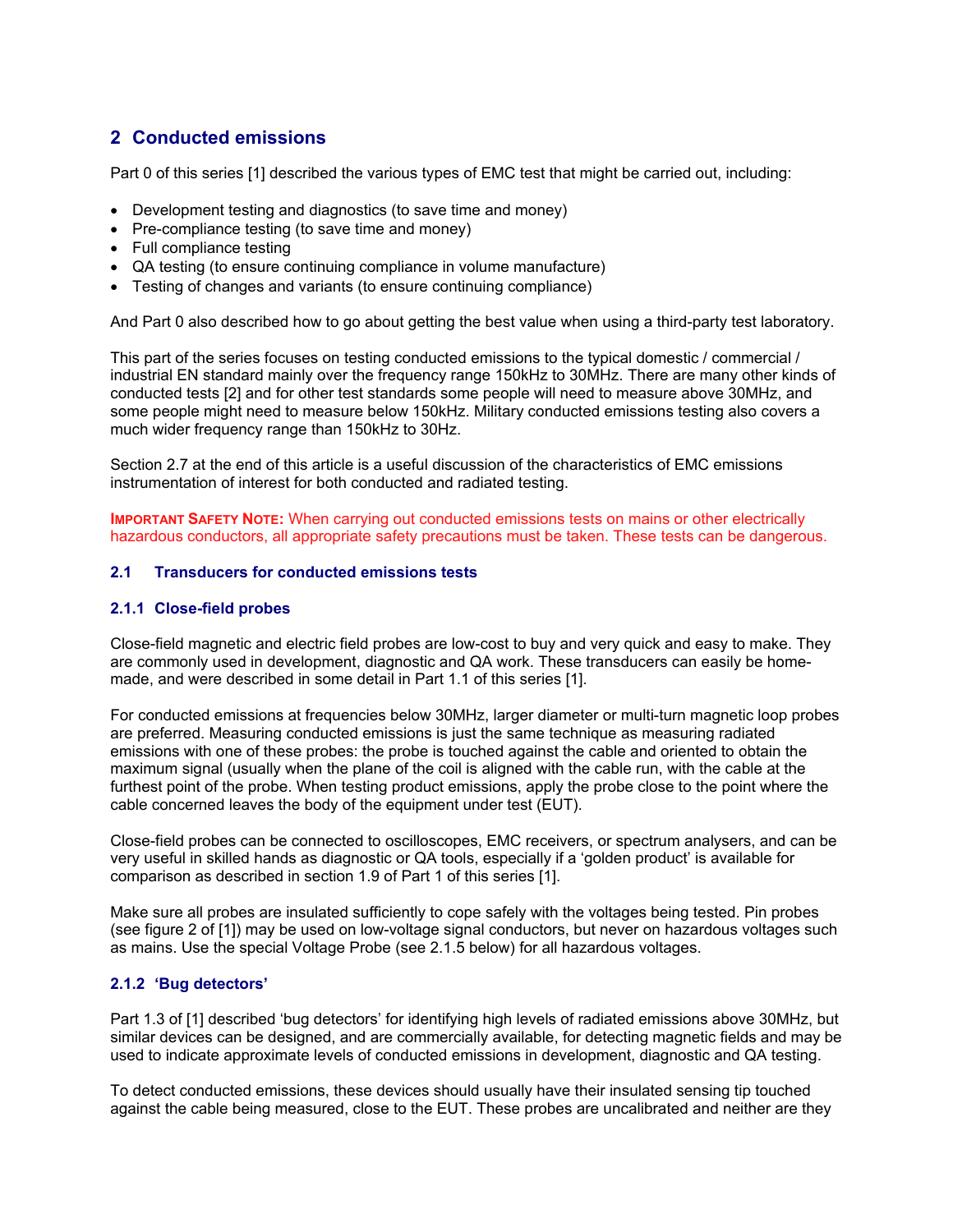frequency selective – they merely tell you by means of a meter or bar-graph whether there is a lot of emissions present or not. Some 'bug detectors' can identify the frequency of the strongest signal, and some provide outputs which can be connected to oscilloscopes, receivers, or spectrum analysers, enhancing their value considerably by allowing frequency discrimination, but of course their amplitude versus frequency response is almost always uncalibrated so they can't be used to make measurements against test limits.

Despite their limitations, bug detectors can be very useful in skilled hands as diagnostic or QA tools, especially with a 'golden product' (see section 1.9 of [1]).

# **2.1.3 Current probes**

These were described in Part 1.2 of this series [1], including how to make your own. Figure 1 shows some examples of commercially available clip-on probes, very handy for making quick comparison measurements. Because current probes can be calibrated they are also used for full compliance testing of conducted emissions to some military standards (not covered here) and an alternative method for measuring conducted emissions on telecommunication lines to the 1998 edition of EN 55022 (= CISPR 22:1997), see 2.5.2 below.



A different type of current probe is the Rogowski coil, basically a single-turn loop around the conductor whose current is to be measured. Their frequency response is not the highest, but they can be used to measure currents of thousands of Amps up to 1MHz, so can be very useful in power generation and heavy power applications where other transducers can't cope. Figure 2 shows a commercially available product based on this technology.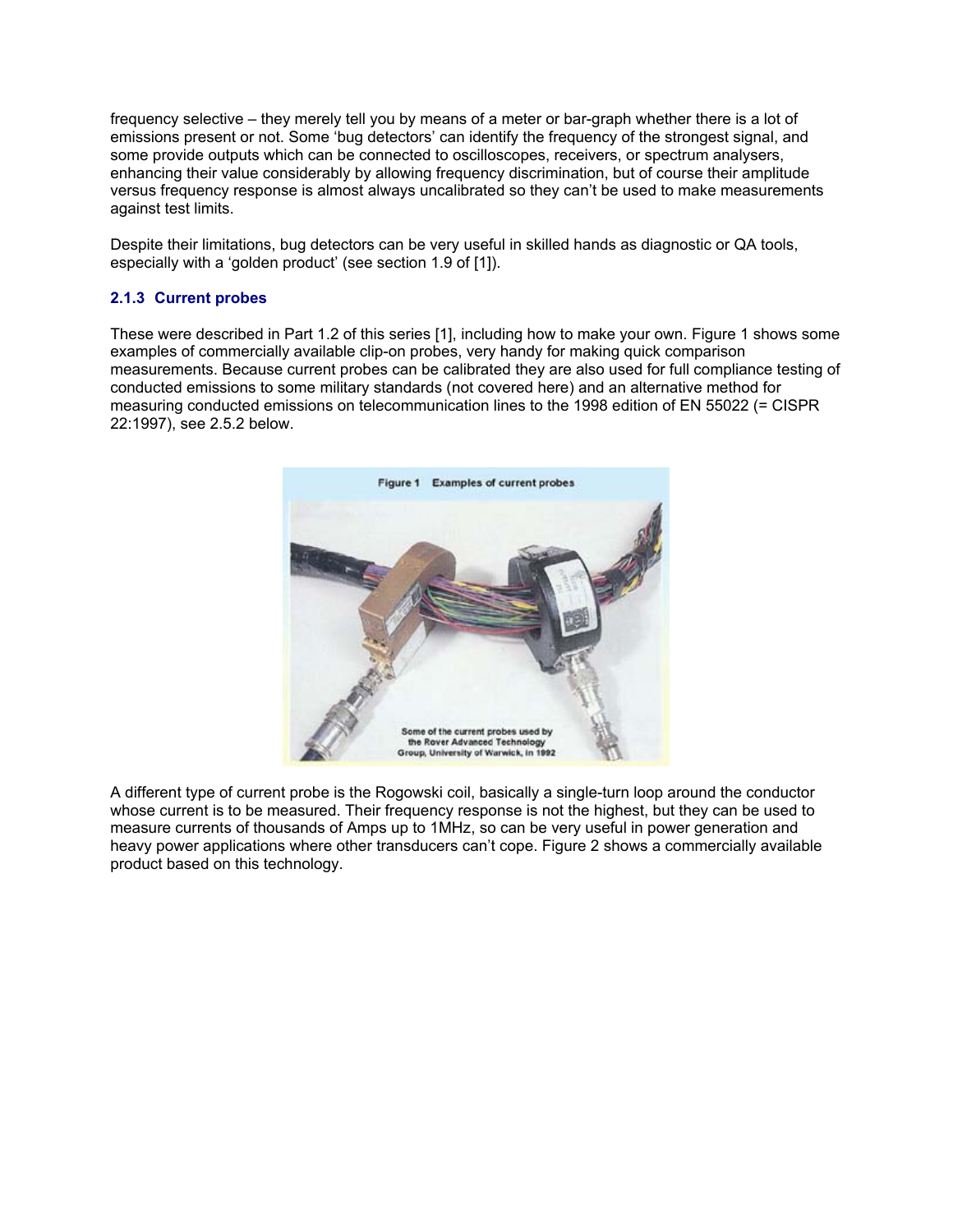

In use, current probes are simply clipped over the cable to be measured, close to the EUT. Commonmode (CM) currents can easily be measured by clipping the probe over the entire cable so that both the send and return paths are included.

However, clipping a probe over just one conductor measures CM and Differential-Mode (DM) at the same time. To measure DM would require passing the send conductor through the probe in the opposite direction to the return, cancelling the CM signal and doubling the amplitude of the DM signal. Alternatively use two identical current probes, one on the send and one on the return conductor, and subtract their outputs using a transformer (broadly as described in section 2.1.8 below). Of course, trying to measure DM with a clip-on probe would disturb the arrangement of a cable and could cause errors at higher frequencies.

Current probe repeatability is enhanced at high frequencies by ensuring that the cables being measured are always positioned in the centre of the probe.

# **2.1.4 Absorbing clamps**

The CISPR absorbing clamp has been used for many years for the disturbance power test of EN 55014-1 (CISPR 14-1), and to a lesser extent for certain apparatus in EN 55013 (CISPR 13). It is in essence a clipon current probe (see earlier) combined with its own impedance stabilisation in the form of a series of plain clip-on ferrite rings. Figure 3 is taken from [3] and shows a variety of commercially-available absorbing clamps.

The plain ferrite rings absorb the RF power in the cable downstream of the measurement point. The limitations of ferrite mean that their impedance stabilisation becomes progressively less effective at lower frequencies, and this limits its use in full compliance testing to frequencies above 30MHz. However it is a convenient and non-invasive way to couple to a cable and this makes it attractive for many purposes. Like all magnetic field probes and current clamps it measures only the magnetic field surrounding the cable and so does not need a ground reference plane.

Clearly, those with a flair for working in wood or plastic can easily make their own absorbing clamp. A useful guide to the features and use of absorbing clamps can be found in [3].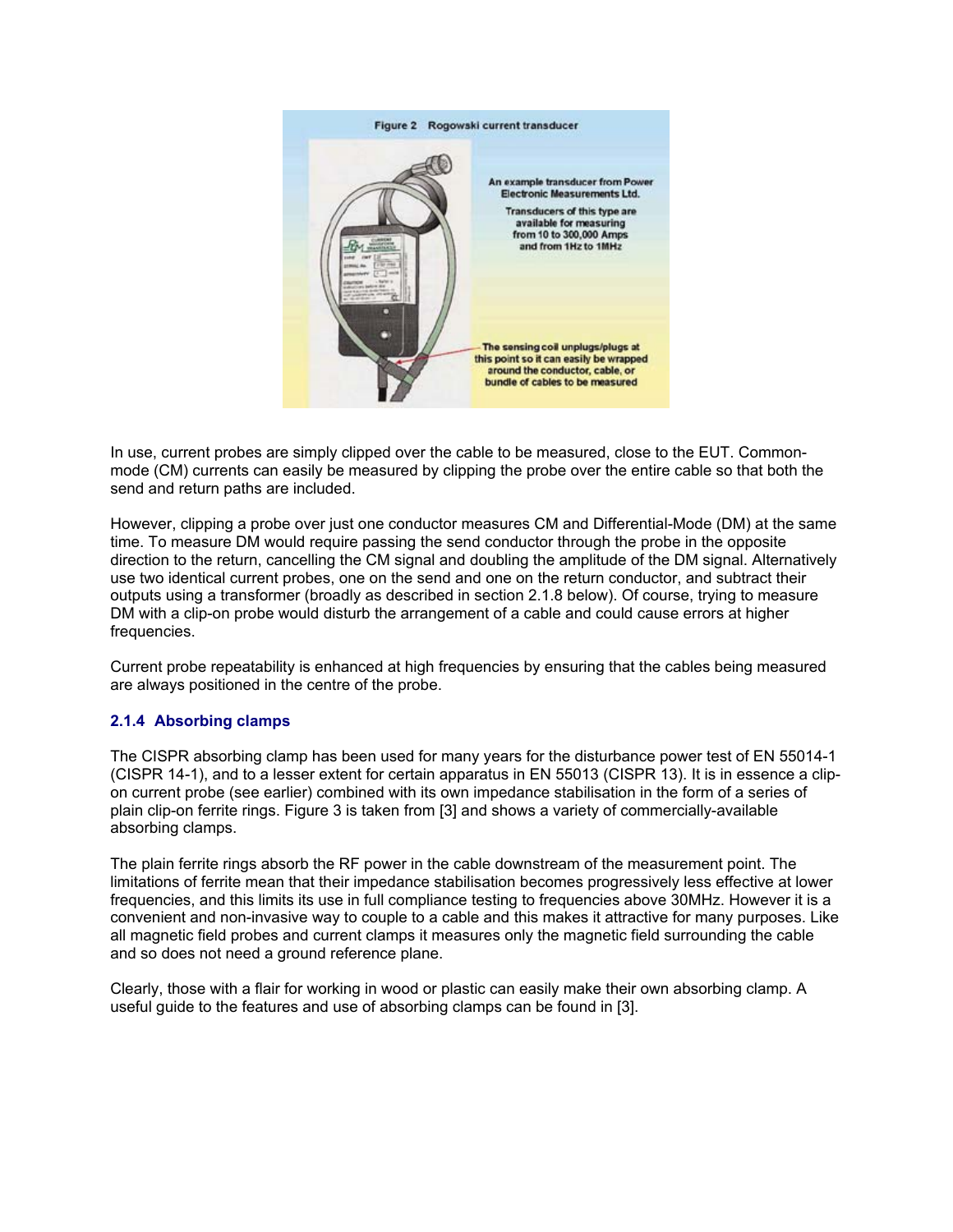

# **2.1.5 Voltage probe**

CISPR, ANSI, and the FCC all describe a voltage probe which can be used to measure the conducted emissions on power terminals, usually when LISNs (see below) aren't available or aren't appropriate, often due to the high currents involved. Figure 4 shows the basic schematic for a voltage probe, plus an example of a commercially available model.

**SAFETY NOTE:** To help prevent damage to the measuring equipment the capacitor should be a class Y type, and to prevent electric shock the probe and its output should be suitably insulated and designed with a handle that keeps its user's fingers protected from the terminal being probed.



# **2.1.6 Errors in non-invasive measurements due to impedance variations**

The close-field probes, 'bug detectors' current probes, absorbing clamps or the voltage probe described above are *non-invasive* and do not require the conductor being measured to be interrupted. Consequently they are easy and quick to use. Unfortunately, where the CM and/or DM impedances of the measured circuit are not controlled during testing the emissions measured for a given EUT can depend on its installation.

Despite this, some test standards allow such tests in certain situations, presumably because they are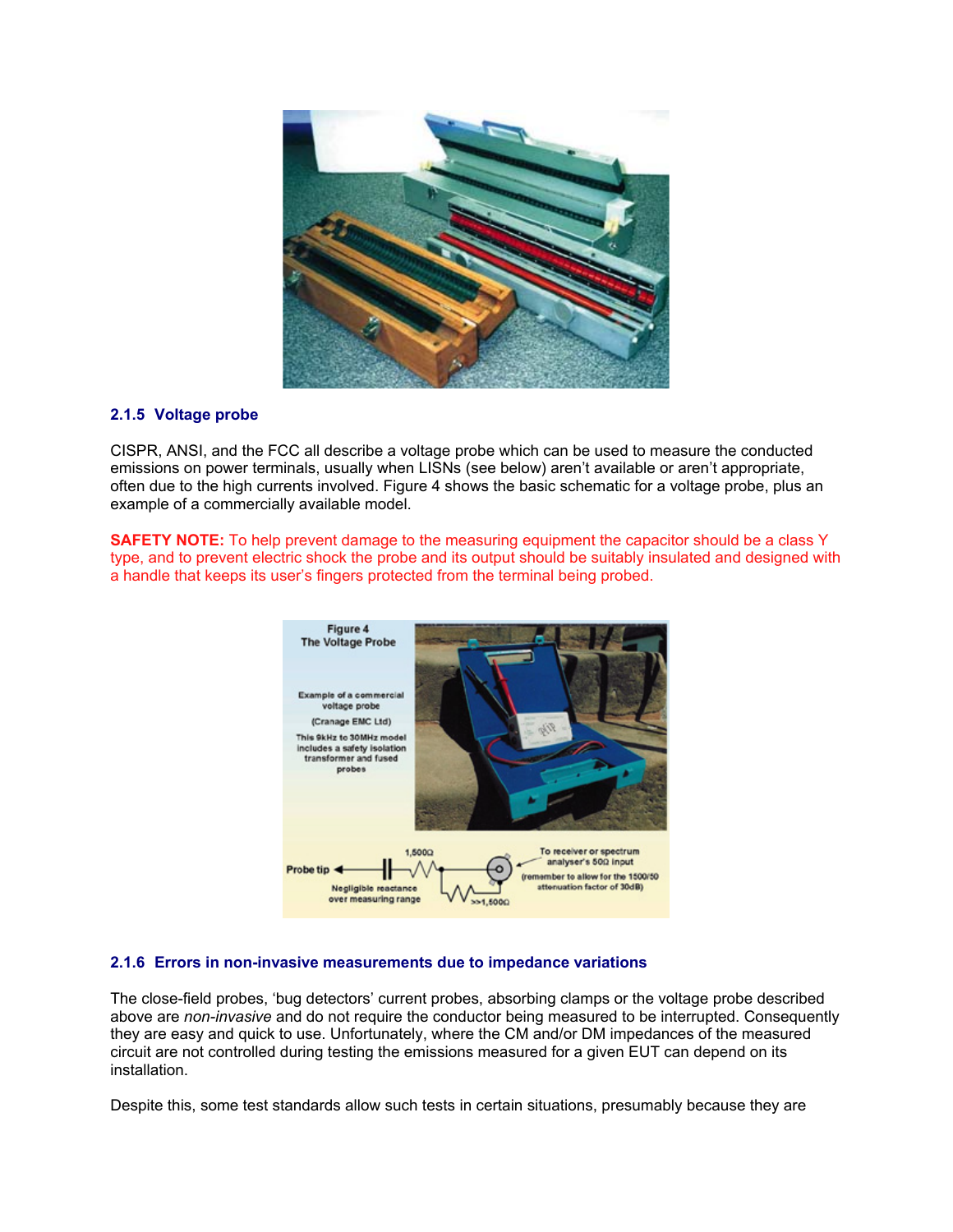better than no tests at all. However, most of the conducted emissions tests in standards harmonised under the EMC directive require impedance control to give repeatability, and below 30MHz this usually means an *invasive* test method using LISNs or ISNs, as described in 2.1.7 and 2.1.10 below.

Measurements with current probes, absorbing clamps and voltage probes can be made repeatable if the impedances of the conductors are stabilised by using LISNS or ISNs which have their RF outputs terminated in 50Ω. Some standards accept current probe results when tests are set up in this way.

But even with impedance stabilisation of conductors the results from close-field probes and 'bug detectors' are always going to be non-repeatable to some degree – if only because they are usually very sensitive to position and orientation and it is difficult to hold them exactly the same way twice.

# **2.1.7 LISNs and AMNs**

Line Impedance Stabilisation Networks (LISNs) – sometimes called Artificial Mains Networks (AMNs) are the standard transducer for measuring conducted emissions in a great many test standards. They are invasive transducers which must be connected in series with the conductors being tested to standardise their CM and DM impedances. Reference [3] is a detailed analysis of LISNs and their application. Figure 5, which is taken from [3], shows five commercially available LISNs.



A LISN couples the interference from the EUT connection to the measuring equipment and at the same time presents a stable and well-defined impedance to the EUT across the desired frequency range. The actual measured voltage depends on the ratio of the EUT's source impedance and the LISN's load impedance, so if the impedance were not stabilised, there would be no repeatability between different test locations. CISPR defines the LISN and its impedance for some different classes of network: the most common one is shown in Figure 6 and is known as the "50W/50µH+5W" network, since the impedance curve is determined by these values.

Figure 7 shows that its frequency response is defined down to 9kHz and a fully compliant LISN will stay within the specified tolerance of ±20% of this curve whatever the termination at the mains side of the unit. This is easily achieved across most of the frequency range, but poorly designed units can exceed the specification below 50kHz or above 25MHz. Figure 7 also shows the impedance curve for a different type of LISN, a "50Ω/5µH+5Ω" network which is sometimes specified where currents are very high.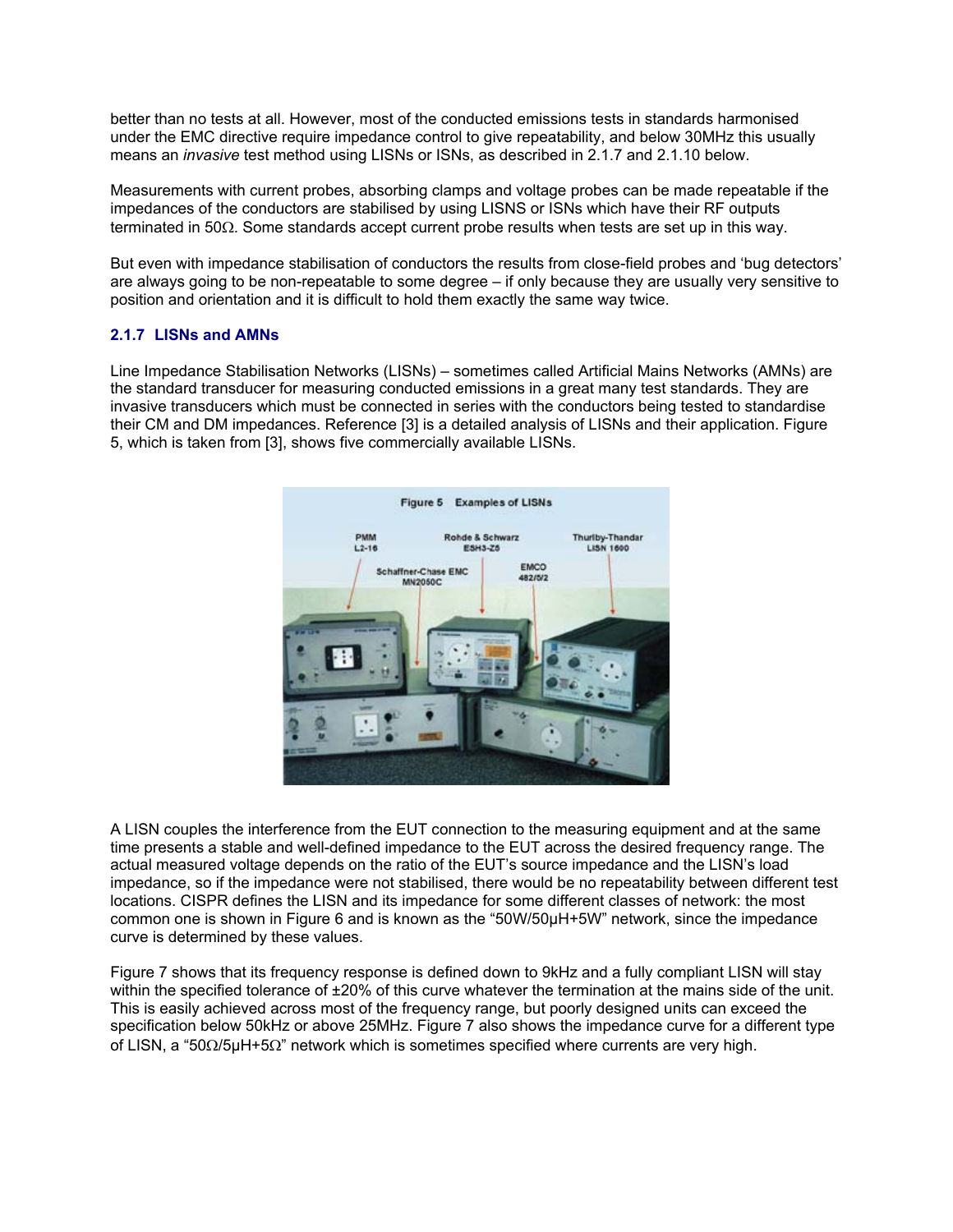



The 1kΩ resistors shown in Figure 6 are there to discharge the 0.25µF voltage coupling capacitors when no external termination is fitted, helping to prevent damage to sensitive RF 'front ends'. The use of transient limiters (see 2.1.9) should protect against such damage, but 1kΩ resistors are cheap and the RF front ends expensive so why take the risk.

Like all EMC transducers, LISNs must be calibrated and their calibration factors (sometimes called transducer factors) taken into account whenever they are used in an accurate measurement of conducted emissions.

The LISN's earth is connected to the ground reference plane (GRP) of the test setup. Since this is the ground reference for the measurement, no extra RF impedance should be introduced by this connection because it would affect both the impedance seen by the EUT and the voltage developed across the LISN's impedance. This means that wires or straps of more than a few inches must not be used, since their inductance is unacceptable. The best connection here is a solid metal bracket, firmly bonding the LISN to the GRP, as shown by Figure 8 (taken from [3]).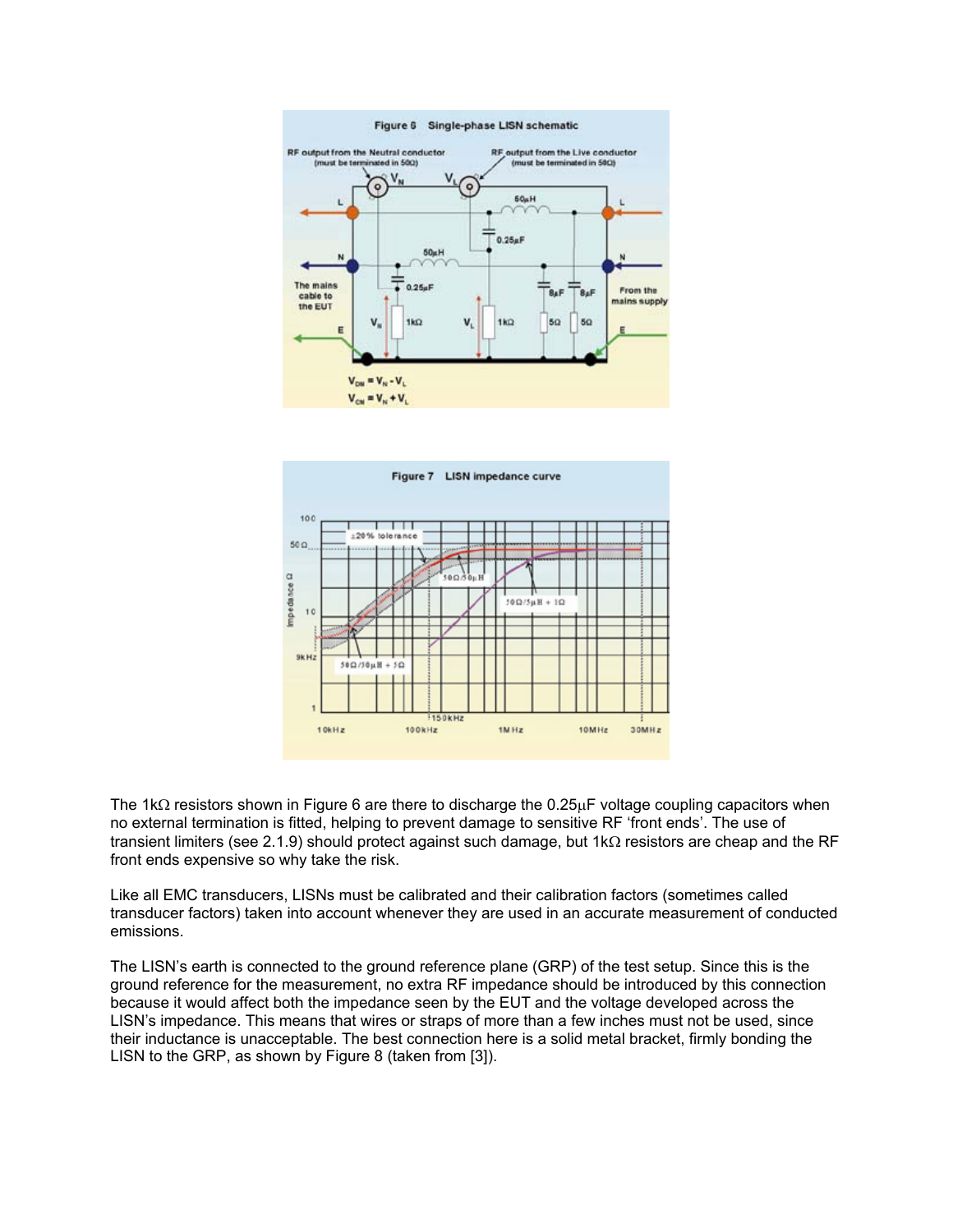

Perfectly good LISNs can be purchased for around £600 (UK Pounds), but if you wish to construct your own you should recognise that constructing an accurate LISN is not as simple as its schematic. Here are a few essential construction tips extracted from [3] and [4]:

- For the 50µH inductor, follow the construction shown in Figure 9 (taken from [4]) an example of which is given in Figure 10.
- Use a number of large-value safety-rated capacitors (preferably Y1 rated) in parallel for the 8mF parts, and low-inductance resistors (not wire-wound types) for the 5Ω. Keep all lead lengths very short and use the chassis of the unit as the earth connection for the schematic, rather than any earth wires. Any unavoidable wired earth connections (e.g. from the earth pin of the EUT mains socket to the chassis must be no longer than 50mm and should use braid straps or metal plates at least 10mm wide.
- For the general assembly of the LISN follow the sketch of Figure 11 (taken from [3]).



Alternate sections each of 4 turns are damped by 4300 resistors

Inductance is 58µH in free space, 50µH in a metal enclosure 300 x 300 x 180mm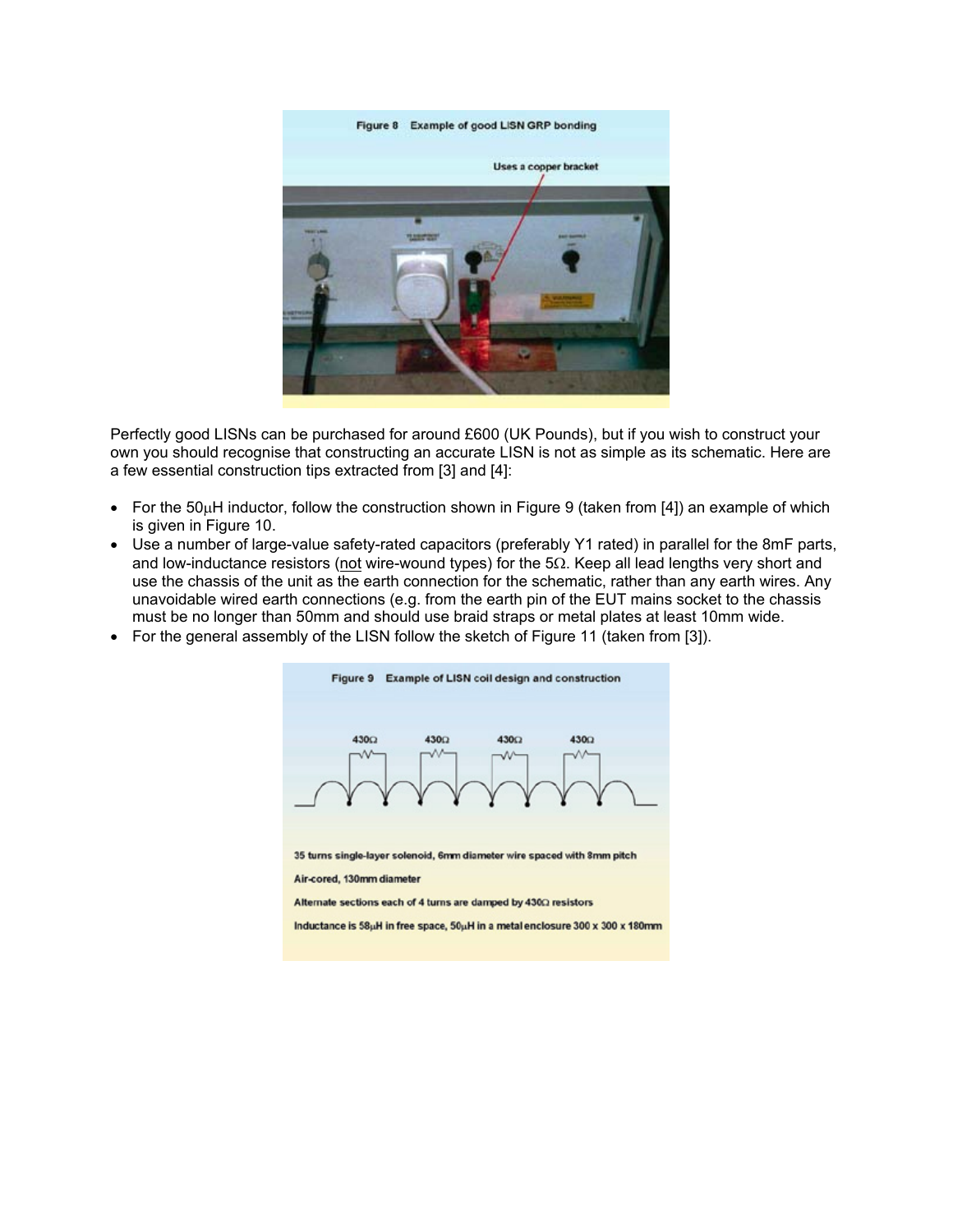

This inductor is being constructed according to Floure 8

The 6mm diameter wire used has 1mm thick insulation, so the turns can be tightly wound to automatically provide the specified conductor spacing  $(8mm)$ 

The plastic former for the coil is a 5 inch (127mm) outsidediameter high-pressure polypropylene gas pipe

Every fourth turn has not yet had its conductor exposed for soldering the 4300 damping resistors



Ferrite-cored inductors are available (for example from Newport Components) which are much smaller than the air-cored components described above and permit the construction of very compact LISNs. When using a ferrite-cored inductor for a LISN, bear in mind that most AC-DC mains input equipment power supplies do not draw sine-wave currents and if the size of the core is inadequate it may saturate at the current peaks and give incorrect results.

Commercially available LISNs may be fitted with 'added value' enhancements to the circuit of Figure 6, such as additional low-pass filtering for the incoming mains, and high-pass filtering for the RF output to remove most of the mains frequency.

LISNs create an artificial supply impedance of  $50\Omega$  from each line to earth making the common-mode (CM) impedance 50Ω and the differential-mode (DM) impedance 100Ω, both across a wide range of frequencies, whereas real mains supplies have CM and DM impedances that vary from 2Ω to 2000Ω (at least) depending upon the mode, the time of day, and the frequency (above 10kHz).

This means that filters which give good results on a conducted emissions test might not provide the same degree of filtering in real applications. For more on the problems of source and load impedances for filters, and on how to choose filters which do give reliable filtering both on LISN tests and for a very wide variety of real-life impedances, refer to section 3.8 of [5], or section 8.1.3.1 of [6].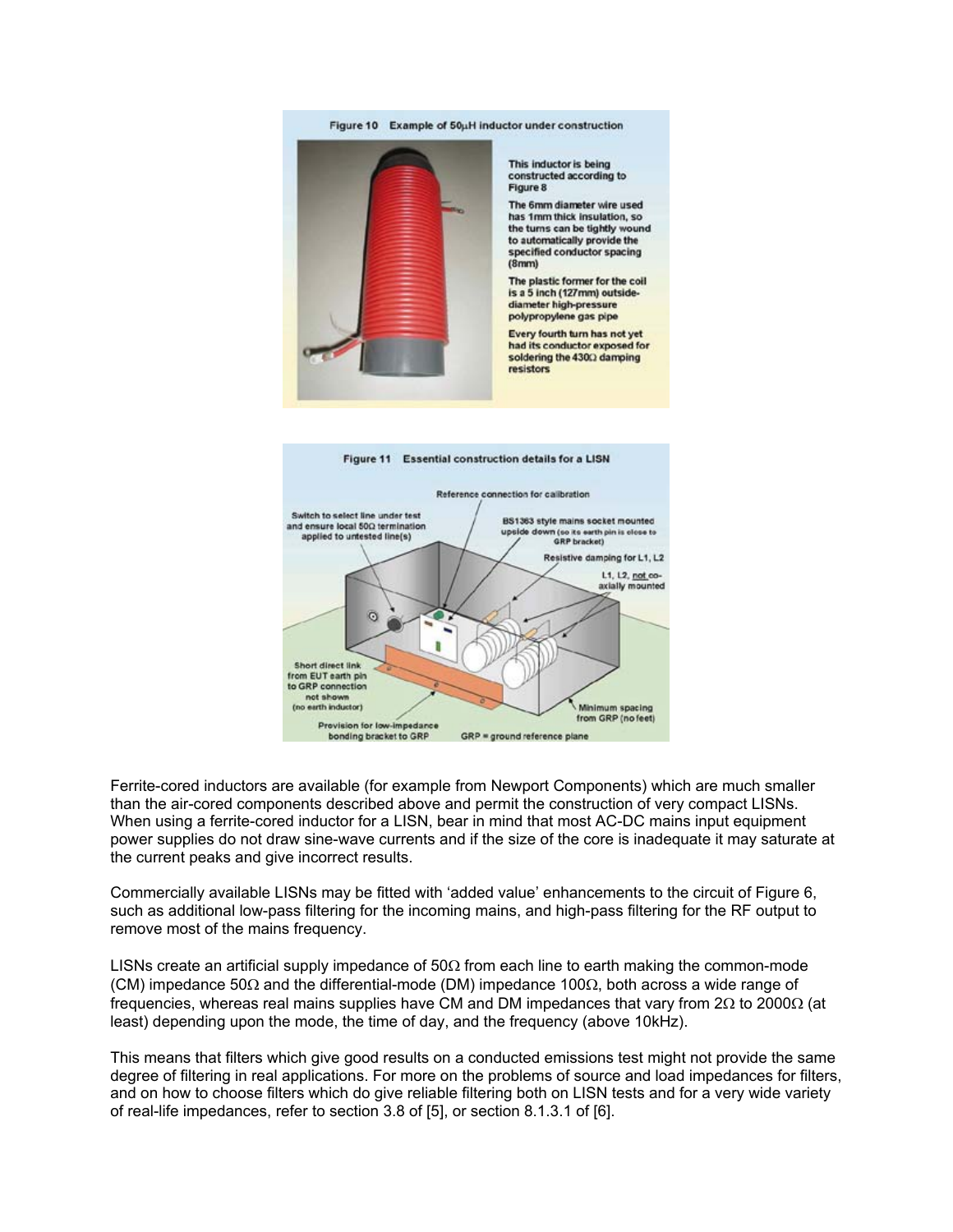# **A VERY IMPORTANT SAFETY NOTE FOR ALL LISNS AND AMNS**

Because of the lethally-high earth-leakage currents created by the 8µF capacitors, all LISNs must have two independent protective earth connections in place before the mains voltage is applied to them. Each protective earth connection must be rated for the full value of the possible fault current (i.e. the maximum current if the live supply should short-circuit directly to the chassis).

Staff training in the safe and correct use of LISNs is strongly recommended, and untrained people and third parties must not be allowed to be within reach of LISNs or equipment or cables connected to them. A regular and documented safety check of the integrity of both the protective earth bonds is also recommended.

Warning labels on LISNs are also strongly recommended for:

- their lethally high earth-leakage current
- the need to maintain two independent protective earth connections at all times
- their use only by authorised and trained personnel

If your purchased (or home-made) LISN does not have the necessary warning labels already fitted, add them immediately – in very conspicuous places.

Because of the high levels of continuous earth-leakage currents associated with LISNs and AMNs, residual current circuit breakers (RCCBs) and other types of earth-leakage protection devices can't be used.

#### **2.1.8 Measuring CM and DM with LISNs**

The RF outputs from a LISN are neither CM or DM, they are a mixture of the two. But it helps to know whether emissions are CM or DM when designing or selecting filters. CM can be measured by summing all the LISN's RF outputs together, and DM by the difference between the RF outputs.

It is relatively easy to obtain CM and DM from a single-phase LISN using a multi-channel oscilloscope, but the results will be in the time domain unless the 'scope has FFT to convert them to frequency domain. Unfortunately most RF measuring instruments can't do sum and difference like a 'scope can, but a simple transformer wound on a ferrite toroid or pot core can provide the necessary outputs, as shown by Figure 12 which has been taken from [7].



#### **2.1.9 Transient limiters**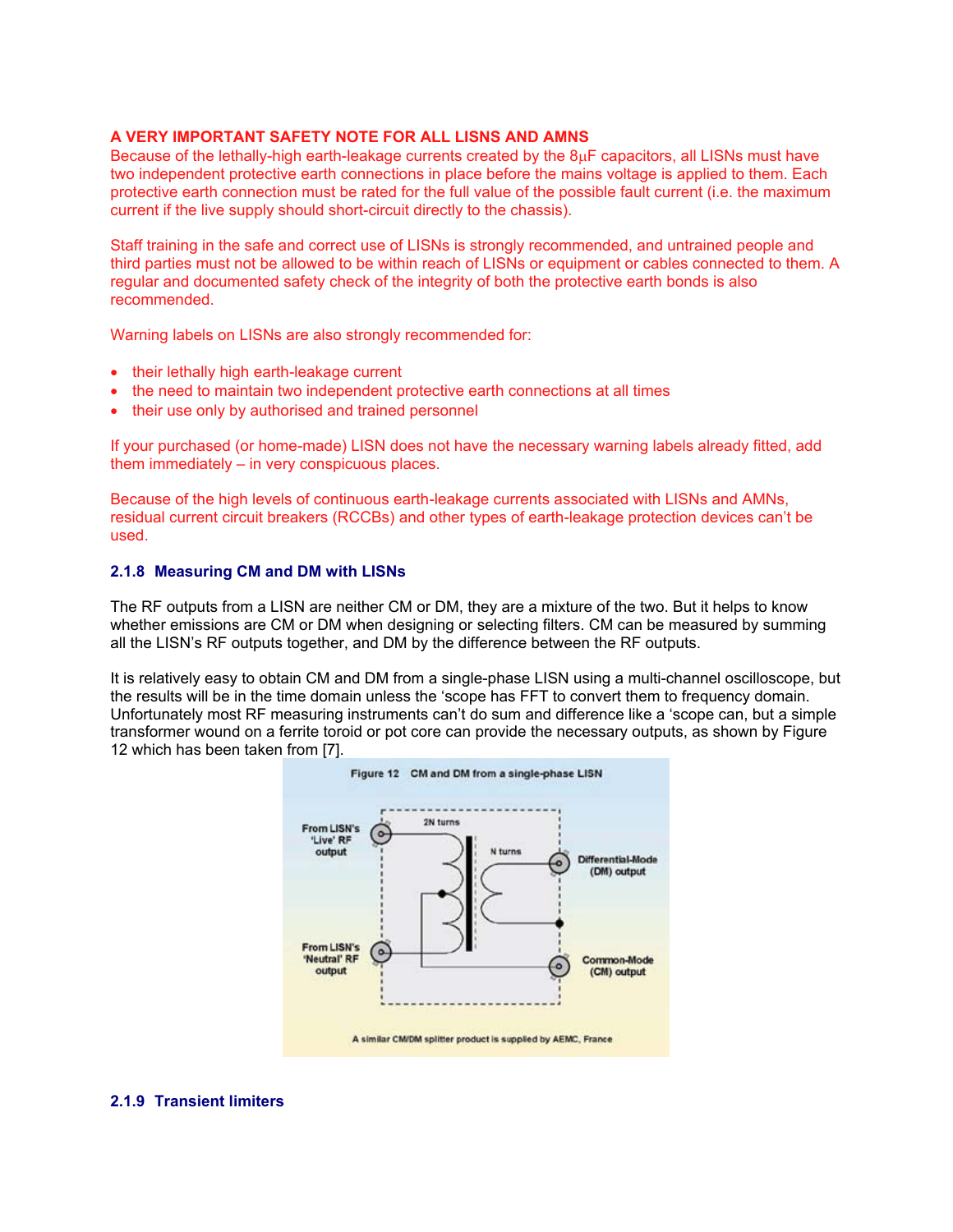These aren't transducers, but nevertheless need calibrating. They fit between the LISN and the measuring instrument to protect the instrument from mains transients. The LISN itself will attenuate most of the transients on the mains supply – the real problem is the connection and disconnection of the EUT, which can cause 400V transients to appear at the RF outputs.

Limiters usually consist of a -10dB attenuator plus a pair of back-to-back small-signal diodes to clip the maximum signal to about ±1V. They should be calibrated, and their 'correction factors' taken into account along with the LISN's own transducer factors and any correction factors for the cables, on every measurement where they are used.

(Some EMC receivers or spectrum analysers have built-in transient limiters, in which case they are calibrated when the test instrument is calibrated and can be ignored.)

#### **2.1.10 ISNs**

Impedance Stabilising Networks (ISNs) are often broadly similar in design and construction to LISNs and are used to make conducted emissions measurements on signal and data cables. Like LISNs, they are invasive transducers which must be connected in series with the conductors to be measured to standardise their CM and DM impedances. ISNs differ from LISNs in that they are designed to measure CM conducted emissions. Also, whereas LISNs create an impedance of  $50\Omega$ , ISNs create an impedance of 150Ω because this is thought to more closely match the real impedances of signal and data cables.

Figure 13 shows an example of an ISN taken from the 1998 issue of EN 55022. This ISN design is very similar to the coupling-decoupling networks (CDNs) specified by the conducted immunity test IEC 61000- 4-6, and in fact it may be possible to use these CDNs as ISNs in some cases. Several other types of ISNs are specified in this standard, not all of which use a similar circuit.



#### **2.2 Development, diagnostic, and QA testing**

#### **2.2.1 Using oscilloscopes**

Please refer to section 1.5 of Part 1 of this series [1] for a detailed discussion of using 'scopes and their voltage probes for some types of EMC testing. For conducted emissions the frequency response of the vertical channels of the 'scopes used and any probes need only be 50MHz, so low-cost instruments can be used.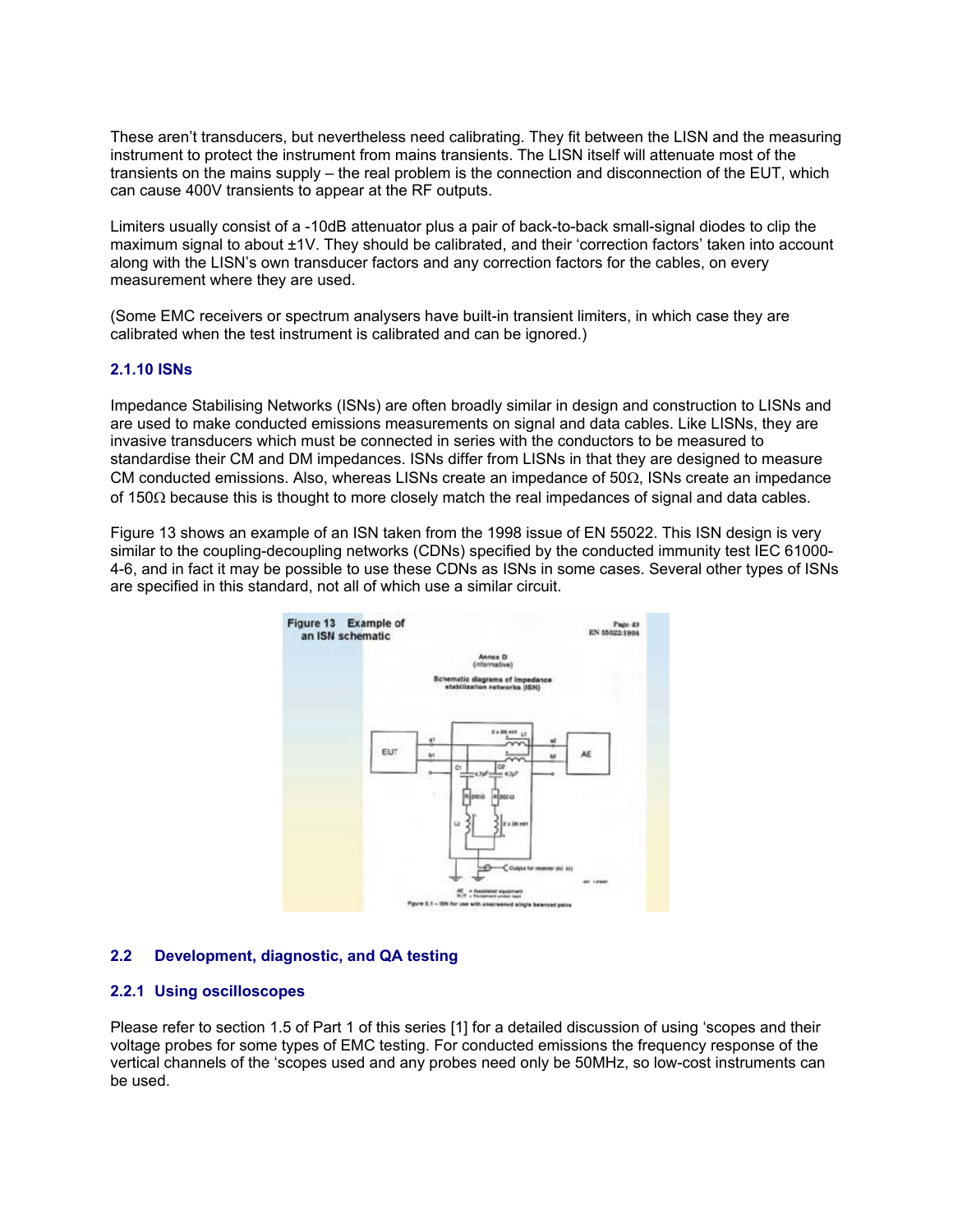All the transducers described above can be connected to oscilloscopes if a  $50\Omega$  termination is applied at the 'scope input (either by selecting the 50Ω termination option, or by fitting an external 50Ω termination). Standard high-impedance voltage probes can also be connected to signal and data conductors (not mains! – see below) to measure their CM or DM voltage noise, although this will usually vary depending on the CM and DM impedances of the installation or test set-up – making comparisons difficult unless an ISN (see above) is also used or the impedances are fixed in some other way.

For a CM measurement all the conductors in a signal or data cable (including their signal returns) should be probed and their channels summed in-phase (A+B). For a DM measurement each conductor should be probed and their two channels subtracted (A-B). The ground leads for the 'scope probes should not be connected to anything (neither any of the conductors being tested or the EUT chassis) and as a result CM measurements will tend to suffer from high levels of mains frequency. This can be reduced by using highpass filters with good rejection at mains frequency and no attenuation for the frequencies to be measured. Some ferrite chokes on the probe leads, or on the mains lead to the 'scope, can help reduce highfrequency CM interference and is described in more detail in 1.5 of [1].

When connecting a 'scope to a LISN or ISN RF output or to a mains voltage probe high levels of mainsfrequency can once again be a problem, and the high-pass filter mentioned above can be very useful. Using 'scopes and probes is clearly the lowest-cost way to do development or diagnostic emissions testing, but requires quite a lot of skill in reading waveforms to achieve any *quantitative* correlation with standard EMC tests. 'Golden product' testing, described in detail in section 1.9 of [1] is recommended as a means of learning what correlations may reasonably be made.

So with a small outlay (or none), a bit of a learning curve, and a 'golden product', a typical electronic designer can obtain useful EMC information by simply using a 'scope, plus (ideally) LISNs, ISNs, or other suitable conducted emissions transducers.

**Safety Notes for 'scopes:** Remember – equipment safety earths must NEVER be removed. If you have a 'ground loop' problem, deal with it by using ferrite CM chokes, isolating transformers, differential amplifiers, or whatever, but *never* remove a protective earth lead from any equipment or EUTs.

Also remember that normal 'scope probes are not rated for mains use and are probably not safe when used in this way. The Voltage Probe described in 2.1.5 above (preferably purchased 3<sup>rd</sup>-party approved to EN 61010) should be used instead.

'Scope probe ground leads should never be connected to mains neutral. Although the neutral is connected to earth at some point in the distribution network, voltage drops due to heavy currents flowing along the length of the neutral, plus 3-φ imbalances, can mean that the neutral has a few volts on it sourced from under 1 $\Omega$ , capable of driving a few amps through the probe ground and the 'scope, and possibly causing some damage. (Up to 60V has been seen on the neutral in some buildings, making a probe's ground lead start to smoke within seconds.)

#### **2.2.2 Using low-cost spectrum analysers**

Spectrum analysers are ideal tools for development, diagnostic, and QA testing of conducted emissions, and electronic hardware design and development can benefit hugely from being able to see the frequency domain being used. Please refer to section 1.6 of Part 1 of this series [1] for a detailed discussion of spectrum analysers, including low-cost types and second-hand models, problems with their detectors, how to avoid input overloads that can give erroneous readings, plus the use of 'golden product' testing to improve their usefulness.

Spectrum analysers can be used with close-field probes, current probes, absorbing clamps, voltage probes, LISNs and ISNs. The typical 'scope probe could also be used (on non-hazardous voltages only) but beware of the effects of the spectrum analyser's  $50\Omega$  input impedance and susceptibility to damage. Whenever making a direct voltage measurement with a spectrum analyser, be very careful to attenuate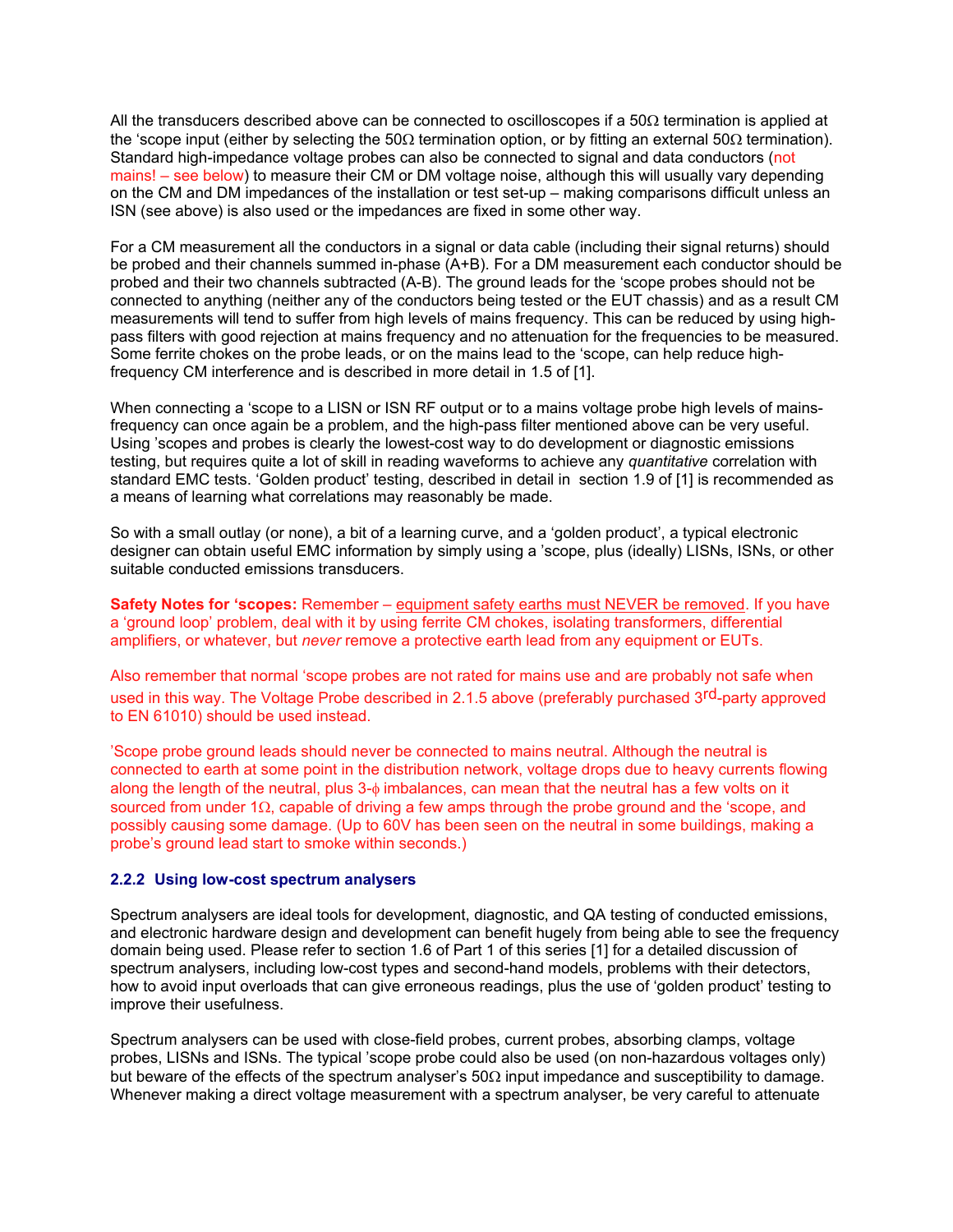any DC or low-frequency signals so they don't burn out its very sensitive (and expensive to replace) input devices.

# **2.2.3 Using radio receivers**

Here we are considering the use of the 'canteen radio' and similar everyday radio receiver products for EMC diagnostics and QA work. Please refer to section 1.7 of Part 1 of this series [1] for a detailed discussion of their advantages (low-cost) and how to overcome their many disadvantages when using them for EMC testing.

Using radios to test for conducted emissions is much the same as using them to test for radiated emissions (see 1.10 of [1]) – except that the frequency range is different. Most commercial and industrial emissions standards under the EMC directive require testing conducted emissions down to 150kHz, which is the bottom of the long-wave band on most AM radios.

Most domestic radio receivers use a ferrite rod antenna for the long and medium wave bands (up to 1MHz), and this may require a different set-up to tests done at higher frequencies using a telescopic antenna. For example, one of the authors, working on a phase-angle-controlled power controller recently, found that when the EUT's mains cable was wrapped twice around the body of a portable AM radio, and it was tuned between the stations on the LW and MW bands with the volume control set to a set level, the level of audible 'buzz' correlated very well with results on an accredited conducted emissions test for the type of EUT concerned. (This test method could have been improved by measuring the RMS value of the audio output by connecting a true-RMS voltmeter to the radio's headphone output, and plotting graphs of amplitude against the radio's tuner frequency.)

# **2.3'Pre-compliance' testing**

General issues of pre-compliance emissions testing were covered in section 1.8 of Part 1 of this series [1] as they applied to radiated emissions testing. The same general conclusions can be drawn for conducted emissions testing – follow the full test method as closely as you can, and calculate (or at least estimate) your measurement errors and take them into account.

Conducted emissions testing is relatively easy to do with high accuracy in the comfort of your own building. The site requirements are very relaxed compared with the problems of radiated testing, and a simple arrangement of metal plates can be sufficient if the ambient is quite enough. Where noisy ambients are a problem (either conducted on the mains supply or radiated) a low-cost shielded room with filtered mains can be used, such as those shown in Figures 14 and 15. There is no need for absorber in the room.

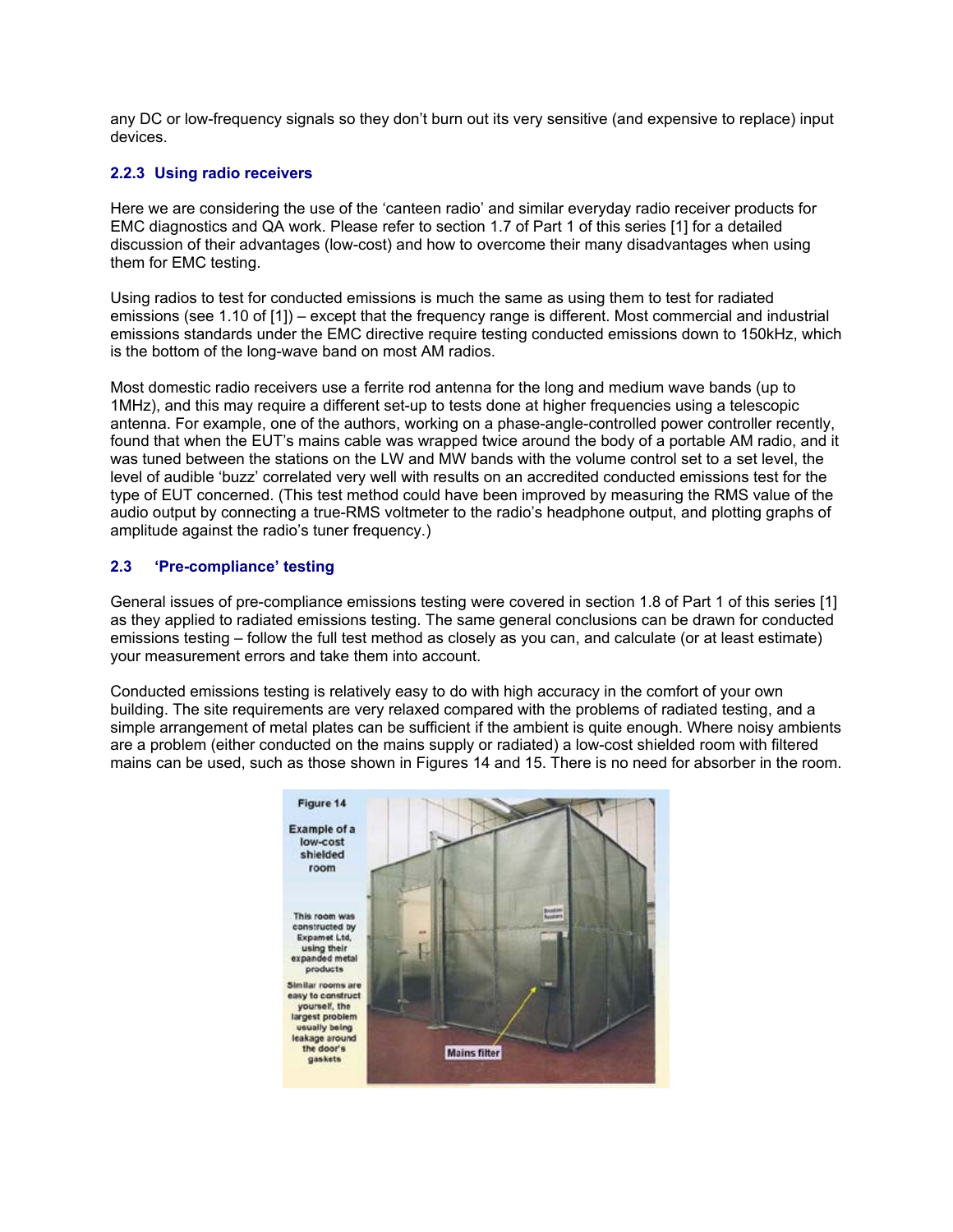

The full testing method is described below and should be followed as far as is needed for the accuracy required when pre-compliance testing. More detailed advice on pre-compliance conducted measurements using a spectrum analyser can be found in [8].

# **2.4 On-site testing of systems and installations**

This was discussed in general, and from the point of view of radiated emissions testing, in section 1.11 of Part 1 of this series [1]. Chapter 10 of [6] is also a useful reference.

Which ground reference to use is a crucial factor when testing on-site. In test laboratories it is defined by the ground reference plane (GRP) but in-situ referencing has to make do with what exists and what can practically be achieved. CISPR 16-2 recommends the following:

The existing ground at the place of installation should be used as reference ground. This should be selected by taking high frequency (RF) criteria into consideration. Generally, this is accomplished by connecting the EUT via wide straps, with a length-to-width ratio not exceeding 3, to structural conductive parts of buildings that are connected to earth ground. These include metallic water pipes, central heating pipes, lightning wires to earth ground, concrete reinforcing steel and steel beams.

In general, the safety and neutral conductors of the power installation are not suitable as reference ground as these may carry extraneous disturbance voltages and can have undefined RF impedances.

If no suitable reference ground is available in the surroundings of the test object or at the place of measurement, sufficiently large conductive structures such as metal foils, metal sheets or wire meshes set up in the proximity can be used as reference ground for measurement.

"Sufficiently large" probably means that the added metal foils, sheets, or meshes should underlie the whole of the EUT and spread beyond it for at least half its height, so as to maximise its stray capacitance. But it all depends on what you are trying to achieve – if you are trying to test a product which will be manufactured in volume and sold into other environments, maximising stray capacitance with metal sheets corresponds more closely to the proper test set-up (see 2.5 below) and represents a worst-case set-up.

However, if you are measuring the conducted emissions from a custom-made item of apparatus when it is installed at the site where it is permanently installed, to determine whether this single apparatus is compliant as installed (for example when following the Technical Construction File route for the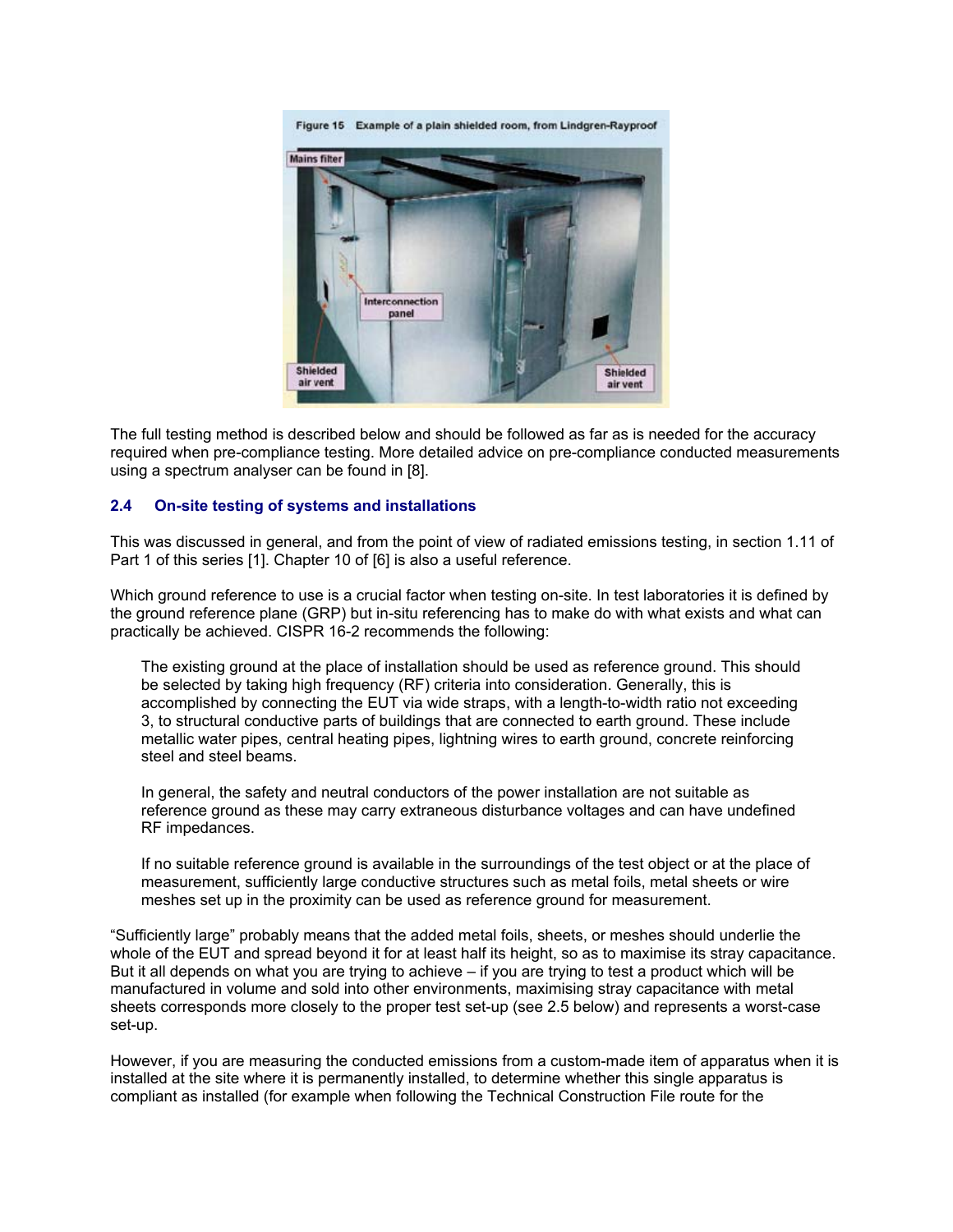compliance of a large system) then it is more reasonable to use only the existing bonded metal structures and not add to them.

Both LISN and voltage probe tests require a reference, which would typically be the boundary of the system where the power supply connects to it, often the terminals of a power outlet or a supply transformer dedicated to the system. Transducer reference connections must be bonded using a short, wide strap to the chosen reference point – lengths of green-and-yellow wire are not adequate.

The layout of the mains cable should be as close as possible to normal operation during the test and excess cable or coils of cable should be avoided. Whatever the mains cable layout is, it should be fixed for the duration of the tests and drawn (or photographed) for the test report.

Almost no test standards provide adequate guidance for in-situ testing, so site-specific test plans have to be developed. Many decisions will have to be taken by EMC engineers on the spot. Some basic practices which apply to conducted tests in the laboratory also apply here:

- Take an ambient scan with the EUT switched off. Create a list of ambients.
- With the EUT switched on and operating, take a peak detector sweep with a reasonably fast scan speed, taking into account the EUT's cycle time, to create a list of significant emission frequencies. Subtract known ambients from this list, leaving a list of 'suspects'.
- Test the suspect frequencies individually using the quasi-peak and average detectors as required to make the comparison with the limits in the relevant standard, modifying the EUT's operation to maximise the emissions if this is relevant.
- It is a good idea to recheck the ambients from time-to-time during a test to make sure that new ambient sources (such as someone using an electric drill nearby) aren't being mistaken for EUT emissions.

This procedure is repeated for all the mains phases at each location to be measured.

### **2.5 Full compliance testing**

Virtually all CISPR-based test standards specify limits on conducted emissions measured from 150kHz to 30MHz at the mains port. The three most commonly referenced standards EN 55011, 55014-1, 55022 (CISPR 11, 14-1 and 22 respectively) all set such limits and their methods are largely common, although there are detailed differences. EN 55013 and 55015 (CISPR 13 and 15) for broadcast receivers and lighting equipment respectively also require a similar test, although EN55015 extends the measurement down to 9kHz for some apparatus.

Two other more specialised conducted test methods are significant: the absorbing clamp method of CISPR 13 and 14-1 and the new telecom port test of CISPR 22.

#### **2.5.1 Mains conducted tests**

To appreciate the constraints on fully compliant conducted tests you have to be familiar with the test equivalent circuit (Figure 16). This shows that in the mains port test you are measuring a combination of DM and CM sources on each line (L or N) with respect to the ground reference plane (GRP), which is connected to the EUT's 'earth' connections if it has any.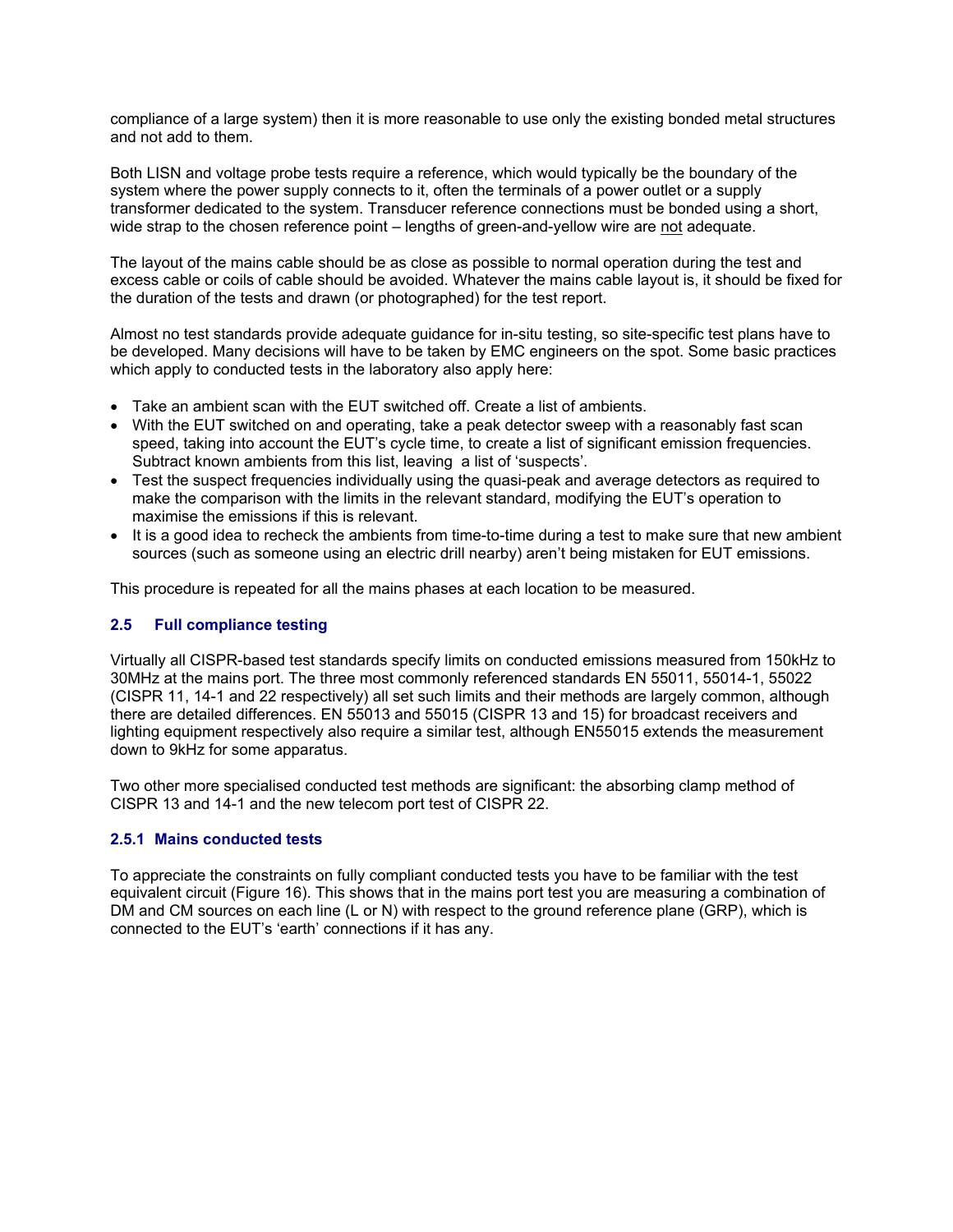

The factors outside the EUT that control the coupling, and hence the measured value, are:

- Stray capacitance from EUT to GRP
- RF impedance of the mains cable
- RF impedance of the LISN

The equivalent circuit shows that stray capacitance between the EUT and the GRP is an important part of the coupling path. The standard test set-up for table-top EUTs is shown by Figure 17 (similar to figures 7 and 9 in EN 55022:1998) and regularises stray capacitance by insisting on a fixed separation distance between the two; 400mm is the norm, with at least 800mm clearance from all other conducting surfaces. For a fully compliant test you should be scrupulous in observing these distances. All test houses have an 800mm wooden table on which the EUT can be sideways spaced by 400mm from a vertical GRP. An alternative that is allowed in some standards is a 400mm separation from the bottom of the EUT to a horizontal GRP.



The third important aspect is the impedance introduced by the mains cable. This is not negligible above 15-20MHz and it must be controlled. Laying it on the GRP will introduce excess stray capacitance; coiling extra length will introduce more inductance. Keeping it off the GRP, and bundling it if necessary in the way prescribed by the standard, controls both these factors and minimises the variations introduced by the cable. Bundling is still somewhat hit-and-miss and it is a good idea to use a standard unbundled 1m length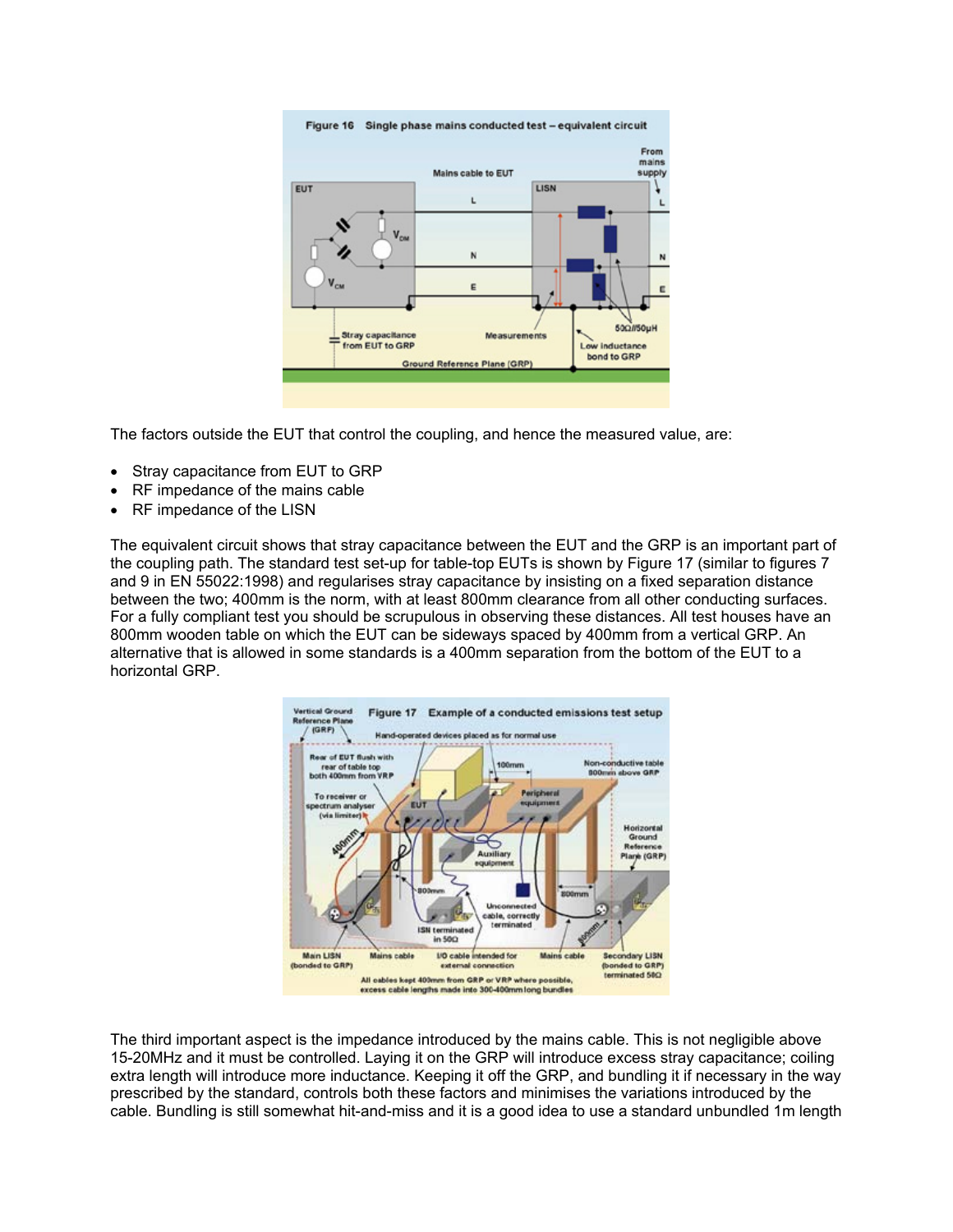of cable for your tests, whatever length the final product will be supplied with.

Figure 17 is only appropriate for table-top EUTs, and all the necessary set-up details for these and other styles of EUT (e.g. floor standing equipment) will be found in the relevant sections of the appropriate test standard. Reference [9] contains some useful detail on performing full compliance conducted emissions tests, especially as regards the control of the test instrumentation.

### **2.5.2 Telecom cables**

CISPR 22 third edition now includes a new suite of conducted emissions tests on ports intended for connection to telecom networks, particularly PSTN or LAN connections. More work still needs to be done to clarify the test methods, which are in some cases difficult to implement; the EMCTLA have recently published Technical Guidance Note TGN 42 and its Addendum 1 [10] gives additional interim guidance to test houses, especially valuable at this time because there has been a series of errors which means that many ISNs are 10dB in error at the time of writing.

Essentially, the preferred method is to use an Impedance Stabilising Network (ISN) transducer as described in section 2.1.10 above. This couples the CM signal off the cable under test while ensuring a fixed CM impedance to the GRP, in this case 150 $\Omega$ , over the measured frequency range. The difficulty occurs with cables which carry wideband data, where the data signal is in the same frequency range as the interference measurement. In this case the ISN must not compromise the wanted DM signal transmission, and it must have a specified conversion between DM and CM which accurately reflects the longitudinal conversion loss of real cables. This has been a matter for some controversy.

A further difficulty occurs with cables for which no ISN is available, in which case an alternative method is given using both current and voltage measurements, since the CM impedance cannot be properly stabilised. This method is also controversial and can be difficult and cumbersome to carry out.

Having said this, some products are being successfully tested against these requirements. The factors to bear in mind are essentially the same as for the mains emissions tests – separation distances, cable layout, and proper bonding and calibration of the ISN. The example set-up in Figure 17 includes an ISN, and all the necessary set-up details will be found in the relevant sections of EN 55022:1998 (CISPR 22:1997).

#### **2.5.3 'Disturbance power' tests**

Absorbing clamp transducers were described in 2.1.4 above, and are used by EN 55014-1 (CISRP 14-1) to measure 'disturbance power' over the frequency range 30 to 300MHz. This is a conducted emissions test being used where most other standards would use a radiated test, the assumption in the standard being that all the radiated emissions from an EUT are emitted from the cables attached to it. Poor correlation is found when comparing products fully tested using both the 'disturbance power' method and the OATS method described in section 1.12 of [1], but with experience and careful use of 'golden products' (see section 1.9 of [1]) it is often possible to use absorbing clamp tests as pre-compliance radiated emissions tests.

For pre-compliance use the absorbing clamp can be used at a fixed position on a cable (generally very close to the EUT) while comparison measurements are taken. But a full compliance test must take into account the standing waves that still exist on the cable even though the clamp has some absorbing effect. This means that the clamp must be moved through a half-wavelength along the cable from the EUT while searching for a maximum at each frequency. Half a wavelength at 30MHz is 5m, and therefore a "raceway" is used along which the cable is stretched, so that the clamp can be rolled along it during the measurement.

EN 55014-1 is quite relaxed about the test set-up, and a fully compliant test can be performed in virtually any environment and with the cable terminated in virtually any way. Recent work to quantify the uncertainties of the method has shown that it is best to terminate the far end of the cable with a second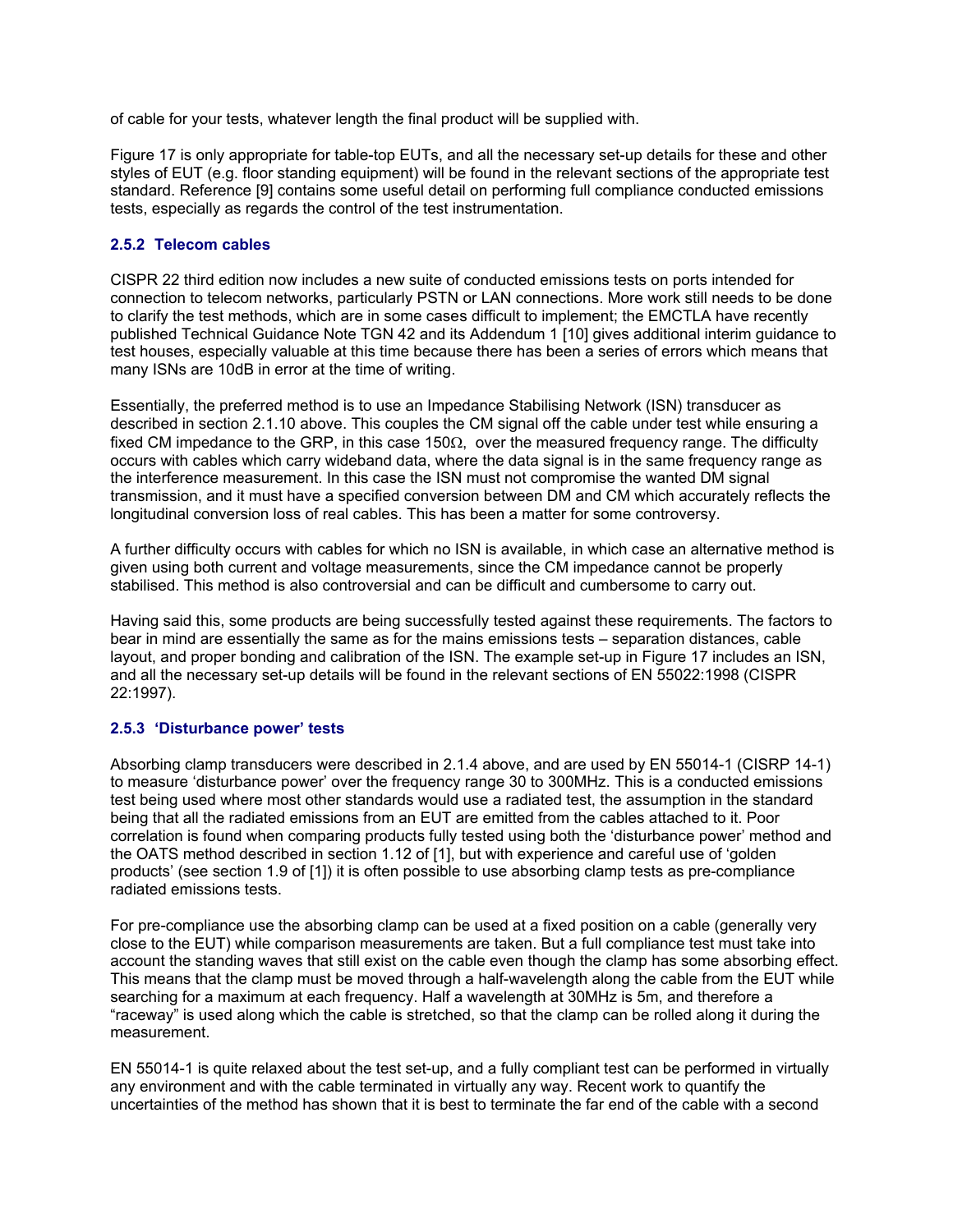clamp or a string of clip-on ferrites, to keep conductive objects (including people) well away from the cable under test, and to ensure that the cable passes through the centre of the clamp aperture.

# **2.6 Discontinuous disturbances**

The final test to be discussed here is the discontinuous disturbances test of EN 55014-1 (CISPR 14-1), which is usually applied to automatically operating electro-mechanical circuit breakers such as the bimetal strip 'energy regulators' in cooker hotplates and ovens, and the automatic control of heaters, pumps, or motors in a variety of applications.

According to the standard, the EUT is set-up exactly as for a normal conducted emissions test on the mains cable, but the IF output of a receiver or spectrum analyser is viewed using an oscilloscope with the receiver or analyser set to measure a few specified frequencies between 150kHz and 30MHz. Sometimes it is possible to omit the receiver or spectrum analyser and connect the 'scope directly to the output of the LISN (usually via a high-pass filter to remove the mains frequency and also via an attenuator because of the high voltages which can occur).

Various characteristics of the duration and repeat rate of the transients observed on the 'scope (an analogue storage 'scope is recommended) are noted and compared with a complex set of tables and instructions to decide whether the transients are compliant. Generally speaking, if all the transients observed last for less than 10ms, and don't occur more than 5 times a minute on average, they are compliant with the limits in this part of the standard regardless of their amplitude.

Watching the transients on the 'scope screen and comparing them with the very arcane rules in the standard is not most EMC engineers' idea of a pleasant time. It is quite easy to design and make simple equipment to give a go/no-go indication suitable for QA testing for discontinuous emissions, and rather more difficult to make an instrument suitable for automatic pre-compliance testing. There are very few instruments designed for automatic compliance testing of discontinuous disturbances, such as Figure 18.



#### **2.7 Instrumentation requirements for conducted and radiated emissions tests**

Interference measuring receivers have to comply with the provisions of CISPR 16-1 if they are to be used for full compliance measurements. Much has been written about the merits of "pre-compliance" equipment, which is, of course, cheaper. To understand the issues it is worth a brief look at the constraints imposed by the specifications of CISPR 16-1. These are, in no particular order:

• Bandwidth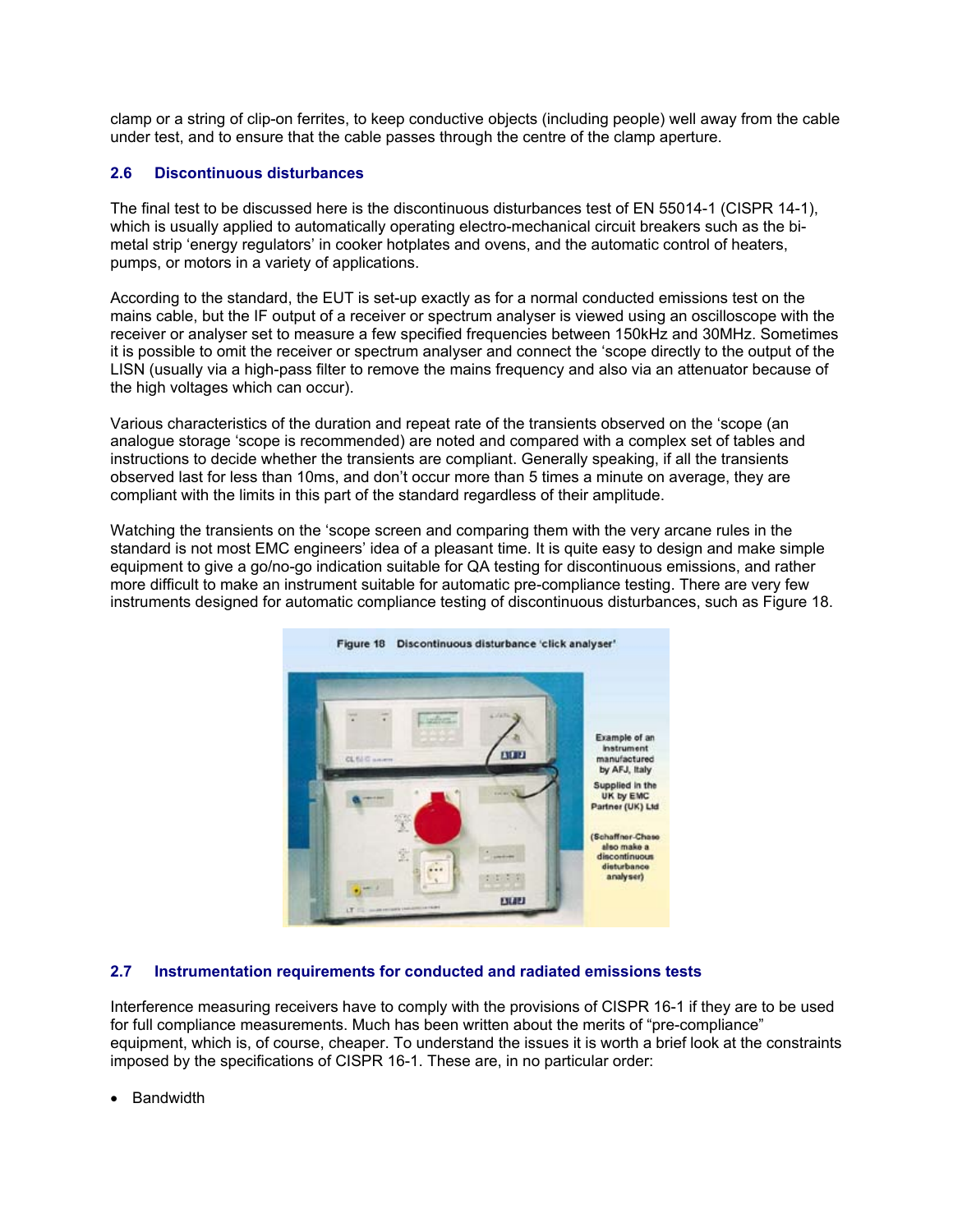- Detectors
- Overload performance and pulse accuracy
- Input VSWR and sensitivity

– and they are equally applicable to the radiated measurements described in Part 1 of this series [1] as they are to the conducted tests being described in this part.

If an interference signal spectrum is wider than the bandwidth of the instrument which measures it, then the indicated value will depend on that bandwidth. If it is narrower, then the indicated value is independent of bandwidth. This is the basis of the distinction between "narrowband" and "broadband" interference. If you are measuring known radio signals then you can tailor the measurement bandwidth to the characteristics of the signal, but this is not possible for EMC measurements, since the characteristic of the interference is almost by definition not known in advance. Therefore the measuring receiver specification must include a defined value not only for the bandwidth, but for the shape of the filter that determines this bandwidth. This specification is given in Figure 19.



Only a receiver whose bandwidth characteristics fully comply with this specification should be used for full compliance measurements. However, if you are only measuring narrowband interference, such as individual emissions from the harmonics of microprocessor clocks, the actual performance of the receiver filters will have little or no effect on the outcome. This is the root of much of the confusion over bandwidth requirements.

CISPR 16-1 specifies three principal detector types, peak, quasi-peak and average. Most initial measurements are made with the peak detector, which as its name implies responds almost instantly to the peak value of the interference signal seen at its input. Radiated emissions limits are specified by standards using the quasi-peak detector (although some recent ETSI standards use the peak detector). Conducted emissions limits are specified for both the quasi-peak and average detectors. Full compliance measurements must use only the correct detectors. The difference between the detectors resides in how they respond to pulsed or modulated signals, as shown in Figure 20. All three types of detector give the same response to unmodulated, continuous signals.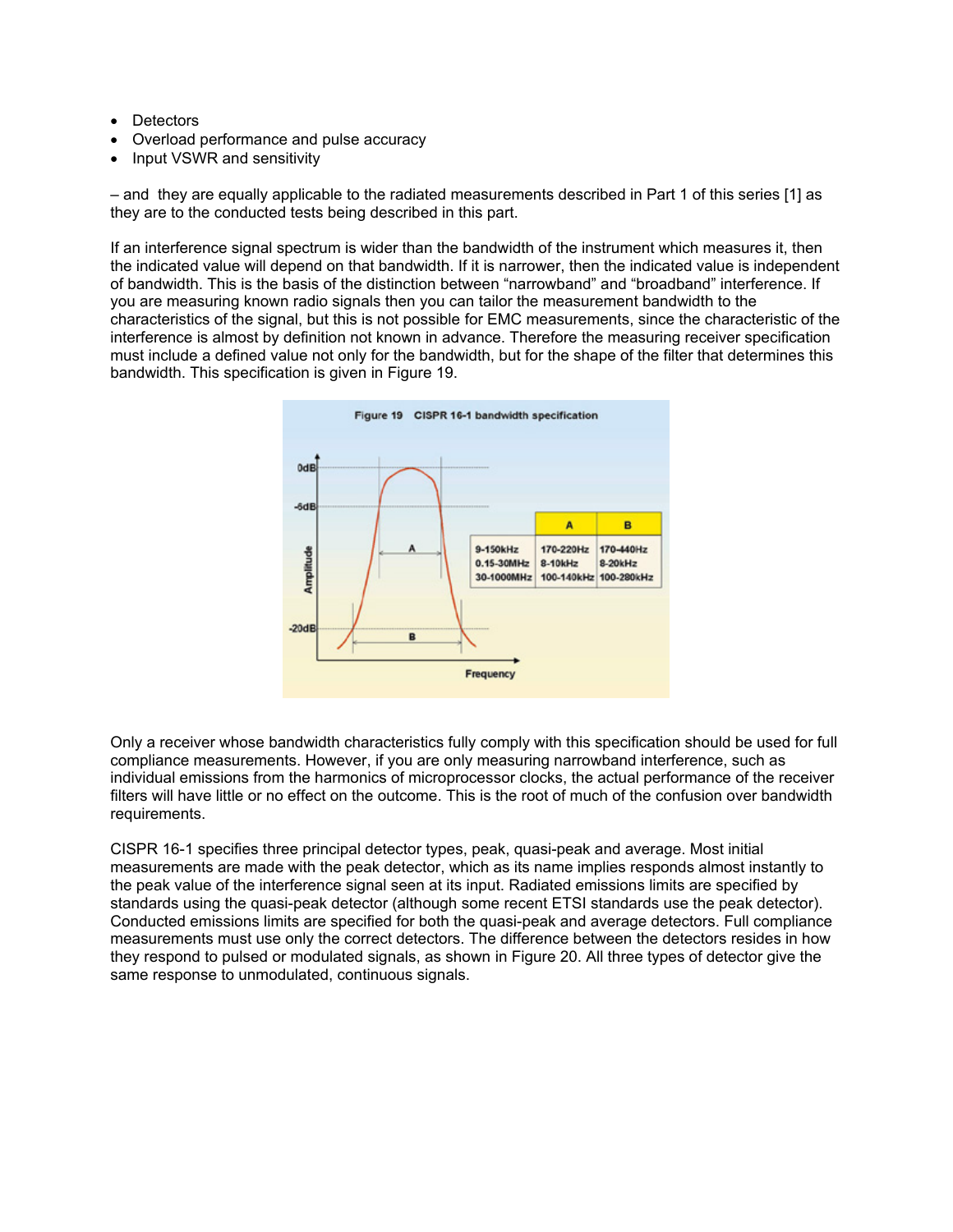

The quasi-peak detector weights the indicated value in terms of its perceived "annoyance factor": low pulse repetition frequencies (PRF) are less annoying when experienced on broadcast radio and TV channels than high PRFs. The detector is specified in terms of its attack and decay time constants, and these are fairly straightforward to implement. The average detector simply returns the average value rather than the peak value of the interference with which it is presented. This can in principle be achieved with a simple low-pass filter whose time constant is slower than the slowest pulse repetition frequency of the input.

The difficulty which faces designers of measuring receivers is that to give an accurate measure of the actual quasi-peak or average level of low PRF interference, the linear dynamic range of the RF circuits before the detector, and of the detector itself, must be at least equal to the dynamic range of the desired pulse weighting if the pulses are not to be compressed. This dynamic range according to the CISPR 16 specification can approach 43dB, which means closer to 60dB in the receiver design. If the receiver does not adjust its gain continually to achieve the optimum level at the detector – spectrum analysers, for instance, can't do this – then the needed dynamic range is several tens of dB more. This is a serious design challenge for RF circuits, and as a result linearity and overload performance for pulsed signals are the most important factors which distinguish low-cost instruments from fully compliant measuring receivers.

Of somewhat lesser importance, but still part of the CISPR 16-1 spec, is the requirement on input VSWR (Voltage Standing Wave Ratio). This is specified to be 2:1 with no input attenuation, dropping to 1.2:1 with 10dB attenuation. VSWR is directly related to measurement error due to mismatch. For a broad spectrum receiver (remember, 9kHz to 30MHz is more than three decades) the spec of 2:1 without attenuation is quite hard to meet – many ordinary radio receivers can't achieve this even over a narrow range. It's easy enough if you allow yourself some attenuation at the input, but then the receiver sensitivity is degraded. The sensitivity requirement in CISPR 16-1 is expressed in the form that the noise component should not degrade the measurement accuracy by more than 1dB, which implies that the system noise floor must be at least 6dB below the lowest level it is desired to measure accurately. The system noise floor is the receiver noise plus the losses imposed by the transducer or antenna factor and connecting cables. In practice, the limiting performance is usually found at the top end of the radiated test around 1GHz. Lowcost receivers and antennas are often found to have inadequate sensitivity at these frequencies even to measure at the limit line, let alone below it.

In summary, there are several reasons for the high price of fully compliant measuring receivers, and the stringency of the CISPR specification is a direct result of the need to make accurate measurements, of an unknown and variable interfering signal, over an extremely wide range of the spectrum. Any "precompliance" instrument will necessarily compromise some or all of these aims.